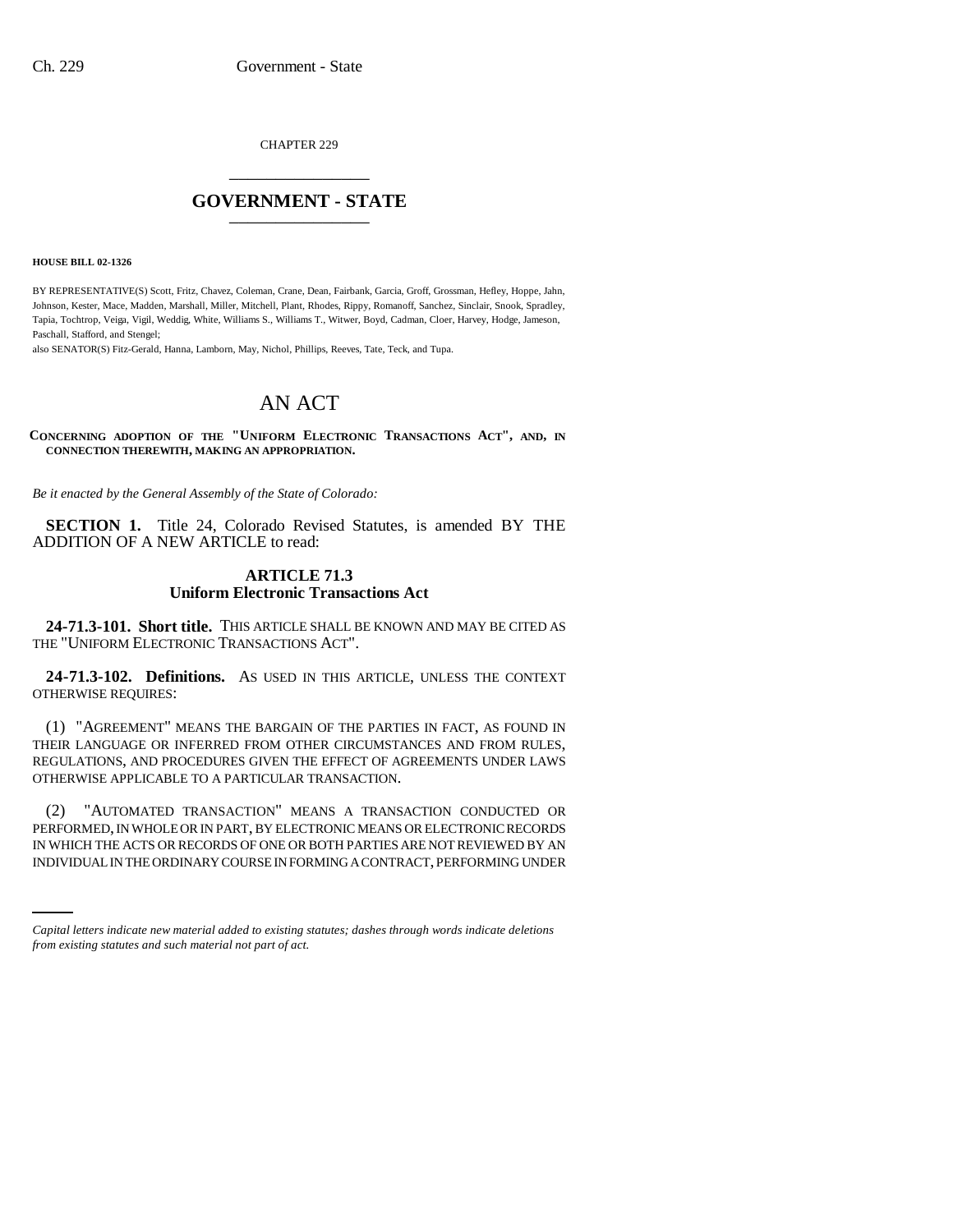AN EXISTING CONTRACT, OR FULFILLING AN OBLIGATION REQUIRED BY THE TRANSACTION.

(3) "COMPUTER PROGRAM" MEANS A SET OF STATEMENTS OR INSTRUCTIONS TO BE USED DIRECTLY OR INDIRECTLY IN AN INFORMATION PROCESSING SYSTEM IN ORDER TO BRING ABOUT A CERTAIN RESULT.

(4) "CONTRACT" MEANS THE TOTAL LEGAL OBLIGATION RESULTING FROM THE PARTIES' AGREEMENT AS AFFECTED BY THIS ARTICLE AND OTHER APPLICABLE LAW.

(5) "ELECTRONIC" MEANS RELATING TO TECHNOLOGY HAVING ELECTRICAL, DIGITAL, MAGNETIC, WIRELESS, OPTICAL, ELECTROMAGNETIC, OR SIMILAR CAPABILITIES.

(6) "ELECTRONIC AGENT" MEANS A COMPUTER PROGRAM OR AN ELECTRONIC OR OTHER AUTOMATED MEANS USED INDEPENDENTLY TO INITIATE AN ACTION OR RESPOND TO ELECTRONIC RECORDS OR PERFORMANCES, IN WHOLE OR IN PART, WITHOUT REVIEW OR ACTION BY AN INDIVIDUAL.

(7) "ELECTRONIC RECORD" MEANS A RECORD CREATED, GENERATED, SENT, COMMUNICATED, RECEIVED, OR STORED BY ELECTRONIC MEANS.

(8) "ELECTRONIC SIGNATURE" MEANS AN ELECTRONIC SOUND, SYMBOL, OR PROCESS ATTACHED TO OR LOGICALLY ASSOCIATED WITH A RECORD AND EXECUTED OR ADOPTED BY A PERSON WITH THE INTENT TO SIGN THE RECORD.

(9) "GOVERNMENTAL AGENCY" MEANS AN EXECUTIVE AGENCY, DEPARTMENT, BOARD, COMMISSION, AUTHORITY, INSTITUTION, OR INSTRUMENTALITY OF THE FEDERAL GOVERNMENT OR OF A STATE OR OF A COUNTY, MUNICIPALITY, OR OTHER POLITICAL SUBDIVISION OF A STATE.

(10) "INFORMATION" MEANS DATA, TEXT, IMAGES, SOUNDS, CODES, COMPUTER PROGRAMS, SOFTWARE, DATABASES, OR THE LIKE.

(11) "INFORMATION PROCESSING SYSTEM" MEANS AN ELECTRONIC SYSTEM FOR CREATING, GENERATING, SENDING, RECEIVING, STORING, DISPLAYING, OR PROCESSING INFORMATION.

(12) "PERSON" MEANS AN INDIVIDUAL, CORPORATION, BUSINESS TRUST, ESTATE, TRUST, PARTNERSHIP, LIMITED LIABILITY COMPANY, ASSOCIATION, JOINT VENTURE, GOVERNMENTAL AGENCY, PUBLIC CORPORATION, OR ANY OTHER LEGAL OR COMMERCIAL ENTITY.

(13) "RECORD" MEANS INFORMATION THAT IS INSCRIBED ON A TANGIBLE MEDIUM OR THAT IS STORED IN AN ELECTRONIC OR OTHER MEDIUM AND IS RETRIEVABLE IN PERCEIVABLE FORM.

(14) "SECURITY PROCEDURE" MEANS A PROCEDURE EMPLOYED FOR THE PURPOSE OF VERIFYING THAT AN ELECTRONIC SIGNATURE, RECORD, OR PERFORMANCE IS THAT OF A SPECIFIC PERSON OR FOR DETECTING CHANGES OR ERRORS IN THE INFORMATION IN AN ELECTRONIC RECORD. THE TERM INCLUDES A PROCEDURE THAT REQUIRES THE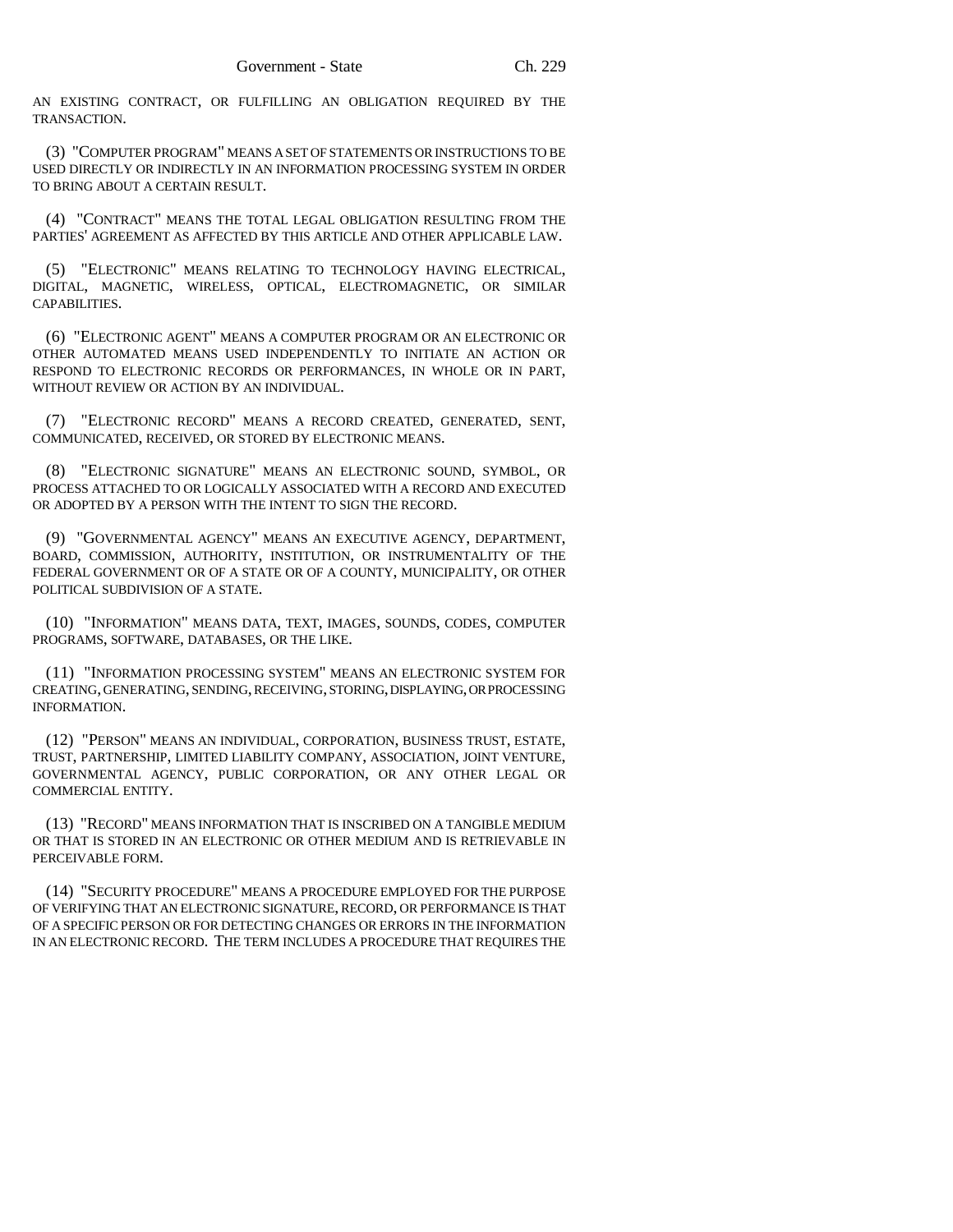### Ch. 229 Government - State

USE OF ALGORITHMS OR OTHER CODES, IDENTIFYING WORDS OR NUMBERS, ENCRYPTION, OR CALLBACK OR OTHER ACKNOWLEDGMENT PROCEDURES.

(15) "STATE" MEANS A STATE OF THE UNITED STATES, THE DISTRICT OF COLUMBIA,PUERTO RICO, THE UNITED STATES VIRGIN ISLANDS, OR ANY TERRITORY OR INSULAR POSSESSION SUBJECT TO THE JURISDICTION OF THE UNITED STATES. THE TERM INCLUDES AN INDIAN TRIBE OR BAND, OR ALASKAN NATIVE VILLAGE, THAT IS RECOGNIZED BY FEDERAL LAW OR FORMALLY ACKNOWLEDGED BY A STATE.

(16) "TRANSACTION" MEANS AN ACTION OR SET OF ACTIONS OCCURRING BETWEEN TWO OR MORE PERSONS RELATING TO THE CONDUCT OF BUSINESS, COMMERCIAL, CHARITABLE, OR GOVERNMENTAL AFFAIRS. FOR THE PURPOSE OF THIS ARTICLE, "TRANSACTION" SHALL NOT MEAN ANY BALLOT CAST IN ANY ELECTION OR ANY PETITION RELATED TO ANY DEPARTMENT, BOARD, COMMISSION, AUTHORITY, INSTITUTION, OR INSTRUMENTALITY OF THE STATE OR ANY COUNTY, MUNICIPALITY, OR OF THEIR POLITICAL SUBDIVISIONS, OR ANY OF THEIR INSTRUMENTALITIES.

**24-71.3-103. Scope.** (1) EXCEPT AS OTHERWISE PROVIDED IN SUBSECTION (2) OF THIS SECTION, THIS ARTICLE APPLIES TO ELECTRONIC RECORDS AND ELECTRONIC SIGNATURES RELATING TO A TRANSACTION.

(2) THIS ARTICLE DOES NOT APPLY TO A TRANSACTION TO THE EXTENT IT IS GOVERNED BY:

(a) A LAW GOVERNING THE CREATION AND EXECUTION OF WILLS, CODICILS, OR TESTAMENTARY TRUSTS;

(b) THE "UNIFORM COMMERCIAL CODE", TITLE 4, C.R.S., OTHER THAN SECTIONS 4-1-107 AND 4-1-206, C.R.S., AND ARTICLES 2 AND 2.5 OF TITLE 4, C.R.S.

(3) **Additional exceptions.** THIS ARTICLE SHALL NOT APPLY TO:

(a) COURT ORDERS OR NOTICES OR OFFICIAL COURT DOCUMENTS, INCLUDING BRIEFS, PLEADINGS, AND OTHER WRITINGS, REQUIRED TO BE EXECUTED IN CONNECTION WITH COURT PROCEEDINGS;

(b) ANY NOTICE OF:

(I) THE CANCELLATION OR TERMINATION OF UTILITY SERVICES, INCLUDING WATER, HEAT, AND POWER;

(II) DEFAULT, ACCELERATION, REPOSSESSION, FORECLOSURE, OR EVICTION, OR THE RIGHT TO CURE, UNDER A CREDIT AGREEMENT SECURED BY, OR A RENTAL AGREEMENT FOR, A PRIMARY RESIDENCE OF AN INDIVIDUAL;

(III) THE CANCELLATION OR TERMINATION OF HEALTH INSURANCE OR BENEFITS OR LIFE INSURANCE BENEFITS, EXCLUDING ANNUITIES; OR

(IV) RECALL OF A PRODUCT, OR MATERIAL FAILURE OF A PRODUCT, THAT RISKS ENDANGERING HEALTH OR SAFETY; OR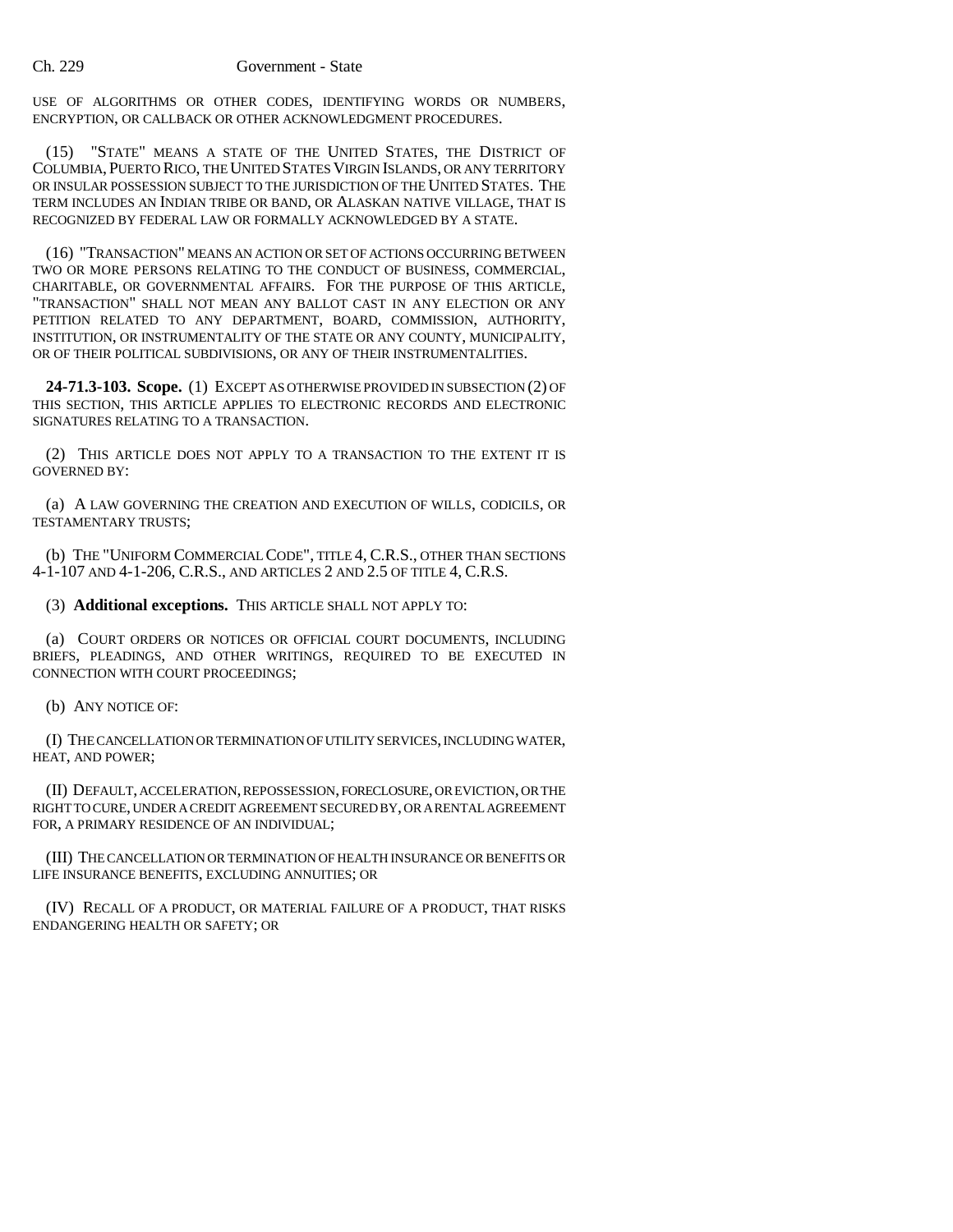(c) ANY DOCUMENT REQUIRED TO ACCOMPANY ANY TRANSPORTATION OR HANDLING OF HAZARDOUS MATERIALS, PESTICIDES, OR OTHER TOXIC OR DANGEROUS MATERIALS.

(4) THIS ARTICLE APPLIES TO AN ELECTRONIC RECORD OR ELECTRONIC SIGNATURE OTHERWISE EXCLUDED FROM THE APPLICATION OF THIS ARTICLE UNDER SUBSECTION (2) OF THIS SECTION TO THE EXTENT IT IS GOVERNED BY A LAW OTHER THAN THOSE SPECIFIED IN SAID SUBSECTION (2).

(5) A TRANSACTION SUBJECT TO THIS ARTICLE IS ALSO SUBJECT TO OTHER APPLICABLE SUBSTANTIVE LAW.

(6) (a) THIS ARTICLE IS NOT INTENDED TO LIMIT, MODIFY, OR SUPERCEDE THE REQUIREMENTS OF SECTION 101 (d), 101 (e), 102 (c), 103 (a), OR 103 (b) OF THE FEDERAL "ELECTRONIC SIGNATURES IN GLOBAL AND NATIONAL COMMERCE ACT", 15 U.S.C. SEC. 7001 (d), 7001 (e), 7002 (c), 7003 (a), AND 7003 (b).

(b) THE CONSUMER DISCLOSURES CONTAINED IN SECTION 101 (c) OF THE FEDERAL "ELECTRONIC SIGNATURES IN GLOBAL AND NATIONAL COMMERCE ACT", 15 U.S.C. SEC. 7001 (c), ARE INCORPORATED BY REFERENCE AND SHALL ALSO APPLY TO INTRASTATE TRANSACTIONS.

**24-71.3-104. Prospective application.** THIS ARTICLE APPLIES TO ANY ELECTRONIC RECORD OR ELECTRONIC SIGNATURE CREATED, GENERATED, SENT, COMMUNICATED, RECEIVED, OR STORED ON OR AFTER THE EFFECTIVE DATE OF THIS ARTICLE.

**24-71.3-105. Use of electronic records and electronic signatures - variation by agreement.** (1) THIS ARTICLE DOES NOT REQUIRE A RECORD OR SIGNATURE TO BE CREATED, GENERATED, SENT, COMMUNICATED, RECEIVED, STORED, OR OTHERWISE PROCESSED OR USED BY ELECTRONIC MEANS OR IN ELECTRONIC FORM.

(2) THIS ARTICLE APPLIES ONLY TO TRANSACTIONS BETWEEN PARTIES EACH OF WHICH HAS AGREED TO CONDUCT TRANSACTIONS BY ELECTRONIC MEANS. WHETHER THE PARTIES AGREE TO CONDUCT A TRANSACTION BY ELECTRONIC MEANS IS DETERMINED FROM THE CONTEXT AND SURROUNDING CIRCUMSTANCES, INCLUDING THE PARTIES' CONDUCT.

(3) A PARTY THAT AGREES TO CONDUCT A TRANSACTION BY ELECTRONIC MEANS MAY REFUSE TO CONDUCT OTHER TRANSACTIONS BY ELECTRONIC MEANS. THE RIGHT GRANTED BY THIS SUBSECTION (3) MAY NOT BE WAIVED BY AGREEMENT.

(4) EXCEPT AS OTHERWISE PROVIDED IN THIS ARTICLE, THE EFFECT OF ANY OF ITS PROVISIONS MAY BE VARIED BY AGREEMENT. THE PRESENCE IN CERTAIN PROVISIONS OF THIS ARTICLE OF THE WORDS "UNLESS OTHERWISE AGREED", OR WORDS OF SIMILAR IMPORT, DOES NOT IMPLY THAT THE EFFECT OF OTHER PROVISIONS MAY NOT BE VARIED BY AGREEMENT.

(5) WHETHER AN ELECTRONIC RECORD OR ELECTRONIC SIGNATURE HAS LEGAL CONSEQUENCES IS DETERMINED BY THIS ARTICLE AND OTHER APPLICABLE LAW.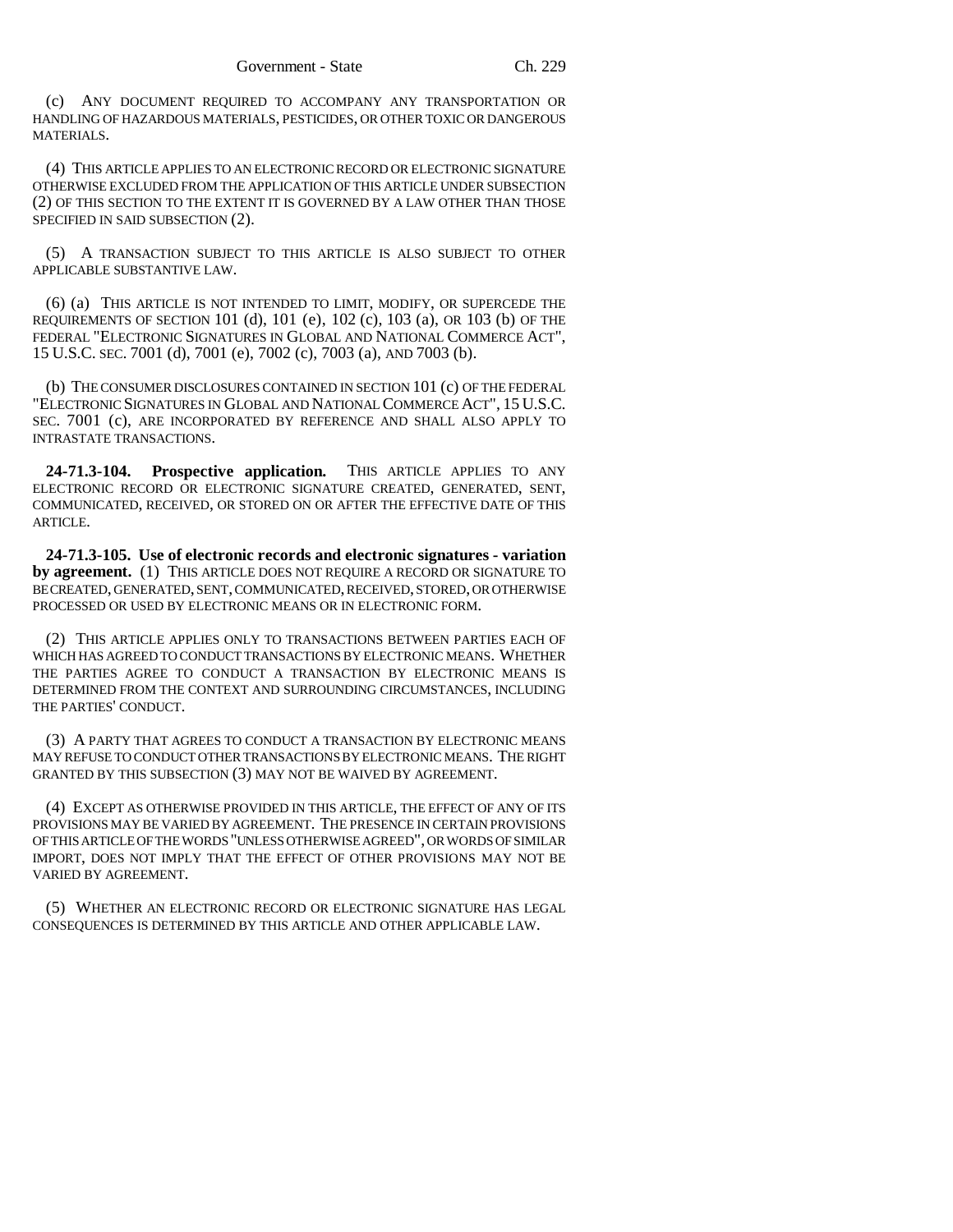**24-71.3-106. Construction and application.** (1) THIS ARTICLE MUST BE CONSTRUED AND APPLIED:

(a) TO FACILITATE ELECTRONIC TRANSACTIONS CONSISTENT WITH OTHER APPLICABLE LAW;

(b) TO BE CONSISTENT WITH REASONABLE PRACTICES CONCERNING ELECTRONIC TRANSACTIONS AND WITH THE CONTINUED EXPANSION OF THOSE PRACTICES; AND

(c) TO EFFECTUATE ITS GENERAL PURPOSE TO MAKE UNIFORM THE LAW WITH RESPECT TO THE SUBJECT OF THIS ARTICLE AMONG STATES ENACTING IT.

**24-71.3-107. Legal recognition of electronic records, electronic signatures, and electronic contracts.** (1) A RECORD OR SIGNATURE MAY NOT BE DENIED LEGAL EFFECT OR ENFORCEABILITY SOLELY BECAUSE IT IS IN ELECTRONIC FORM.

(2) A CONTRACT MAY NOT BE DENIED LEGAL EFFECT OR ENFORCEABILITY SOLELY BECAUSE AN ELECTRONIC RECORD WAS USED IN ITS FORMATION.

(3) IF A LAW REQUIRES A RECORD TO BE IN WRITING, AN ELECTRONIC RECORD SATISFIES THE LAW.

(4) IF A LAW REQUIRES A SIGNATURE, AN ELECTRONIC SIGNATURE SATISFIES THE LAW.

**24-71.3-108. Provision of information in writing - presentation of records.** (1) IF PARTIES HAVE AGREED TO CONDUCT A TRANSACTION BY ELECTRONIC MEANS AND A LAW REQUIRES A PERSON TO PROVIDE, SEND, OR DELIVER INFORMATION IN WRITING TO ANOTHER PERSON, THE REQUIREMENT IS SATISFIED IF THE INFORMATION IS PROVIDED, SENT, OR DELIVERED, AS THE CASE MAY BE, IN AN ELECTRONIC RECORD CAPABLE OF RETENTION BY THE RECIPIENT AT THE TIME OF RECEIPT. AN ELECTRONIC RECORD IS NOT CAPABLE OF RETENTION BY THE RECIPIENT IF THE SENDER OR ITS INFORMATION PROCESSING SYSTEM INHIBITS THE ABILITY OF THE RECIPIENT TO PRINT OR STORE THE ELECTRONIC RECORD.

(2) IF A LAW OTHER THAN THIS ARTICLE REQUIRES A RECORD TO BE POSTED OR DISPLAYED IN A CERTAIN MANNER, TO BE SENT, COMMUNICATED, OR TRANSMITTED BY A SPECIFIED METHOD, OR TO CONTAIN INFORMATION THAT IS FORMATTED IN A CERTAIN MANNER, THE FOLLOWING RULES APPLY:

(a) THE RECORD MUST BE POSTED OR DISPLAYED IN THE MANNER SPECIFIED IN THE OTHER LAW.

(b) EXCEPT AS OTHERWISE PROVIDED IN PARAGRAPH (b) OF SUBSECTION (4) OF THIS SECTION, THE RECORD MUST BE SENT, COMMUNICATED, OR TRANSMITTED BY THE METHOD SPECIFIED IN THE OTHER LAW.

(c) THE RECORD MUST CONTAIN THE INFORMATION FORMATTED IN THE MANNER SPECIFIED IN THE OTHER LAW.

(3) IF A SENDER INHIBITS THE ABILITY OF A RECIPIENT TO STORE OR PRINT AN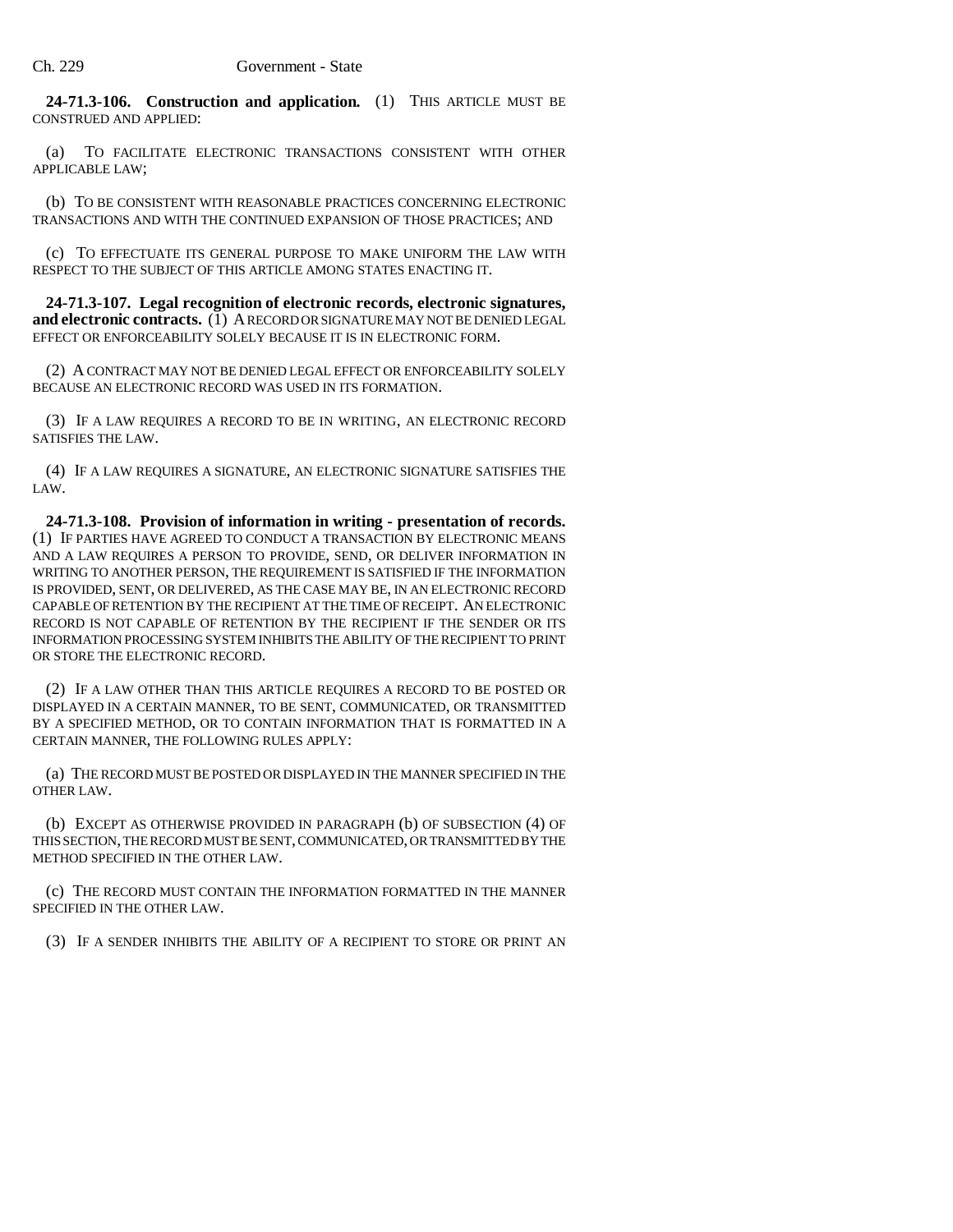ELECTRONIC RECORD, THE ELECTRONIC RECORD IS NOT ENFORCEABLE AGAINST THE RECIPIENT.

(4) THE REQUIREMENTS OF THIS SECTION MAY NOT BE VARIED BY AGREEMENT, BUT:

(a) TO THE EXTENT A LAW OTHER THAN THIS ARTICLE REQUIRES INFORMATION TO BE PROVIDED, SENT, OR DELIVERED IN WRITING BUT PERMITS THAT REQUIREMENT TO BE VARIED BY AGREEMENT, THE REQUIREMENT UNDER SUBSECTION (1) OF THIS SECTION THAT THE INFORMATION BE IN THE FORM OF AN ELECTRONIC RECORD CAPABLE OF RETENTION MAY ALSO BE VARIED BY AGREEMENT; AND

(b) A REQUIREMENT UNDER A LAW OTHER THAN THIS ARTICLE TO SEND, COMMUNICATE, OR TRANSMIT A RECORD BY FIRST-CLASS MAIL, POSTAGE PREPAID, OR REGULAR UNITED STATES MAIL MAY BE VARIED BY AGREEMENT TO THE EXTENT PERMITTED BY THE OTHER LAW.

**24-71.3-109. Attribution and effect of electronic record and electronic signature.** (1) AN ELECTRONIC RECORD OR ELECTRONIC SIGNATURE IS ATTRIBUTABLE TO A PERSON IF IT WAS THE ACT OF THE PERSON. THE ACT OF THE PERSON MAY BE SHOWN IN ANY MANNER, INCLUDING A SHOWING OF THE EFFICACY OF ANY SECURITY PROCEDURE APPLIED TO DETERMINE THE PERSON TO WHICH THE ELECTRONIC RECORD OR ELECTRONIC SIGNATURE WAS ATTRIBUTABLE.

(2) THE EFFECT OF AN ELECTRONIC RECORD OR ELECTRONIC SIGNATURE ATTRIBUTED TO A PERSON UNDER SUBSECTION (1) OF THIS SECTION IS DETERMINED FROM THE CONTEXT AND SURROUNDING CIRCUMSTANCES AT THE TIME OF ITS CREATION, EXECUTION, OR ADOPTION, INCLUDING THE PARTIES' AGREEMENT, IF ANY, AND OTHERWISE AS PROVIDED BY LAW.

**24-71.3-110. Effect of change or error.** (1) IF A CHANGE OR ERROR IN AN ELECTRONIC RECORD OCCURS IN A TRANSMISSION BETWEEN PARTIES TO A TRANSACTION, THE FOLLOWING RULES APPLY:

(a) IF THE PARTIES HAVE AGREED TO USE A SECURITY PROCEDURE TO DETECT CHANGES OR ERRORS AND ONE PARTY HAS CONFORMED TO THE PROCEDURE, BUT THE OTHER PARTY HAS NOT, AND THE NONCONFORMING PARTY WOULD HAVE DETECTED THE CHANGE OR ERROR HAD THAT PARTY ALSO CONFORMED, THE CONFORMING PARTY MAY AVOID THE EFFECT OF THE CHANGED OR ERRONEOUS ELECTRONIC RECORD.

(b) IN AN AUTOMATED TRANSACTION INVOLVING AN INDIVIDUAL, THE INDIVIDUAL MAY AVOID THE EFFECT OF AN ELECTRONIC RECORD THAT RESULTED FROM AN ERROR MADE BY THE INDIVIDUAL IN DEALING WITH THE ELECTRONIC AGENT OF ANOTHER PERSON IF THE ELECTRONIC AGENT DID NOT PROVIDE AN OPPORTUNITY FOR THE PREVENTION OR CORRECTION OF THE ERROR AND, AT THE TIME THE INDIVIDUAL LEARNS OF THE ERROR, THE INDIVIDUAL:

(I) PROMPTLY NOTIFIES THE OTHER PERSON OF THE ERROR AND THAT THE INDIVIDUAL DID NOT INTEND TO BE BOUND BY THE ELECTRONIC RECORD RECEIVED BY THE OTHER PERSON;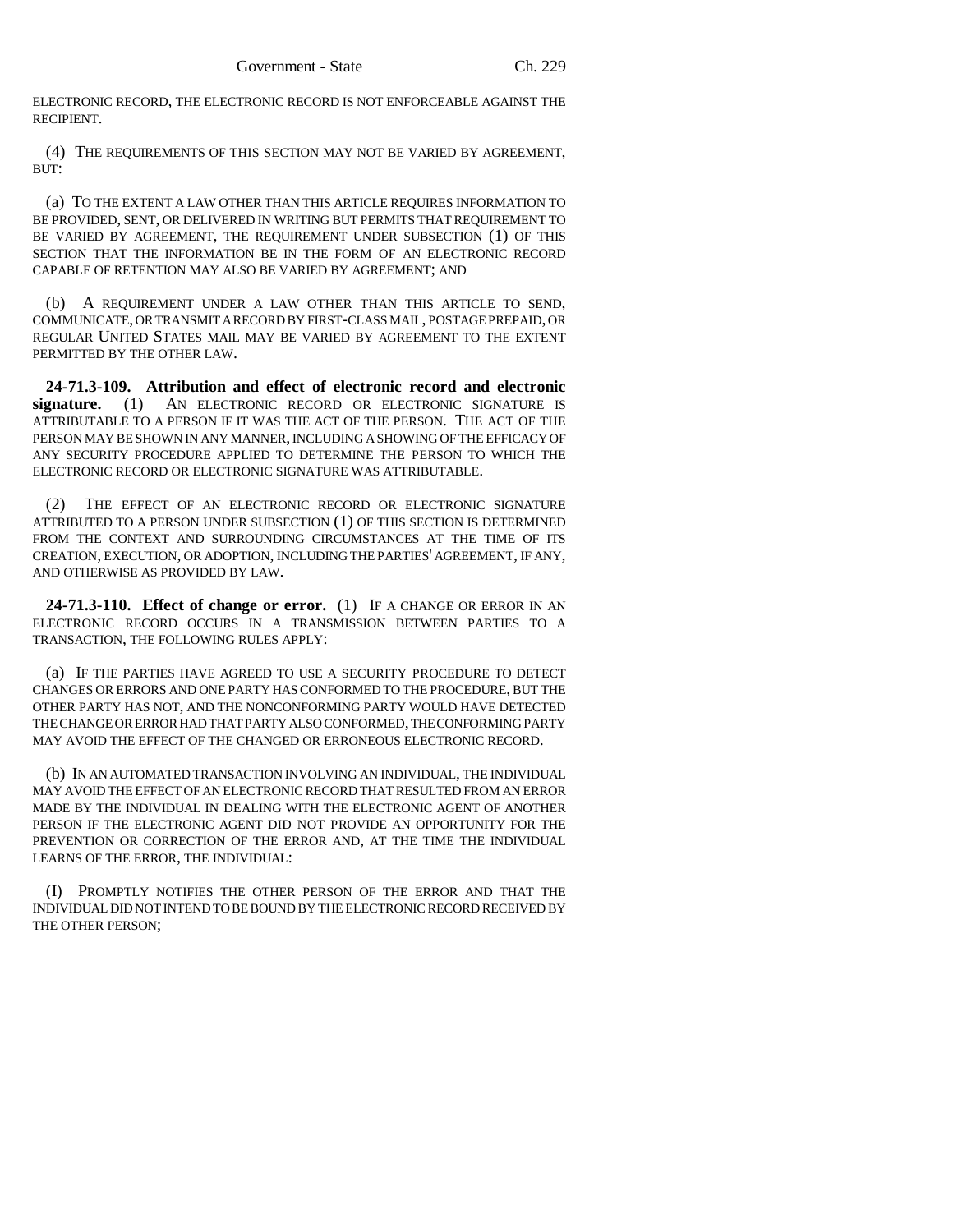(II) TAKES REASONABLE STEPS, INCLUDING STEPS THAT CONFORM TO THE OTHER PERSON'S REASONABLE INSTRUCTIONS, TO RETURN TO THE OTHER PERSON OR, IF INSTRUCTED BY THE OTHER PERSON, TO DESTROY THE CONSIDERATION RECEIVED, IF ANY, AS A RESULT OF THE ERRONEOUS ELECTRONIC RECORD; AND

(III) HAS NOT USED OR RECEIVED ANY BENEFIT OR VALUE FROM THE CONSIDERATION, IF ANY, RECEIVED FROM THE OTHER PERSON.

(c) IF NEITHER PARAGRAPH (a) NOR PARAGRAPH (b) OF THIS SUBSECTION (1) APPLIES, THE CHANGE OR ERROR HAS THE EFFECT PROVIDED BY OTHER LAW, INCLUDING THE LAW OF MISTAKE, AND THE PARTIES' CONTRACT, IF ANY.

(d) PARAGRAPHS (b) AND (c) OF THIS SUBSECTION (1) MAY NOT BE VARIED BY AGREEMENT.

**24-71.3-111. Notarization and acknowledgment.** IF A LAW REQUIRES A SIGNATURE OR RECORD TO BE NOTARIZED, ACKNOWLEDGED, VERIFIED, OR MADE UNDER OATH, THE REQUIREMENT IS SATISFIED IF THE ELECTRONIC SIGNATURE OF THE PERSON AUTHORIZED TO PERFORM THOSE ACTS, TOGETHER WITH ALL OTHER INFORMATION REQUIRED TO BE INCLUDED BY OTHER APPLICABLE LAW, IS ATTACHED TO OR LOGICALLY ASSOCIATED WITH THE SIGNATURE OR RECORD.

**24-71.3-112. Retention of electronic records - originals.** (1) IF A LAW REQUIRES THAT A RECORD BE RETAINED, THE REQUIREMENT IS SATISFIED BY RETAINING AN ELECTRONIC RECORD OF THE INFORMATION IN THE RECORD THAT:

(a) ACCURATELY REFLECTS THE INFORMATION SET FORTH IN THE RECORD AFTER IT WAS FIRST GENERATED IN ITS FINAL FORM AS AN ELECTRONIC RECORD OR OTHERWISE; AND

(b) REMAINS ACCESSIBLE FOR LATER REFERENCE.

(2) A REQUIREMENT TO RETAIN A RECORD IN ACCORDANCE WITH SUBSECTION (1) OF THIS SECTION DOES NOT APPLY TO ANY INFORMATION THE SOLE PURPOSE OF WHICH IS TO ENABLE THE RECORD TO BE SENT, COMMUNICATED, OR RECEIVED.

(3) A PERSON MAY SATISFY SUBSECTION (1) OF THIS SECTION BY USING THE SERVICES OF ANOTHER PERSON IF THE REQUIREMENTS OF SAID SUBSECTION (1) ARE SATISFIED.

(4) IF A LAW REQUIRES A RECORD TO BE PRESENTED OR RETAINED IN ITS ORIGINAL FORM, OR PROVIDES CONSEQUENCES IF THE RECORD IS NOT PRESENTED OR RETAINED IN ITS ORIGINAL FORM, THAT LAW IS SATISFIED BY AN ELECTRONIC RECORD RETAINED IN ACCORDANCE WITH SUBSECTION (1) OF THIS SECTION.

(5) IF A LAW REQUIRES RETENTION OF A CHECK, THAT REQUIREMENT IS SATISFIED BY RETENTION OF AN ELECTRONIC RECORD OF THE INFORMATION ON THE FRONT AND BACK OF THE CHECK IN ACCORDANCE WITH SUBSECTION (1) OF THIS SECTION.

(6) A RECORD RETAINED AS AN ELECTRONIC RECORD IN ACCORDANCE WITH SUBSECTION (1) OF THIS SECTION SATISFIES A LAW REQUIRING A PERSON TO RETAIN A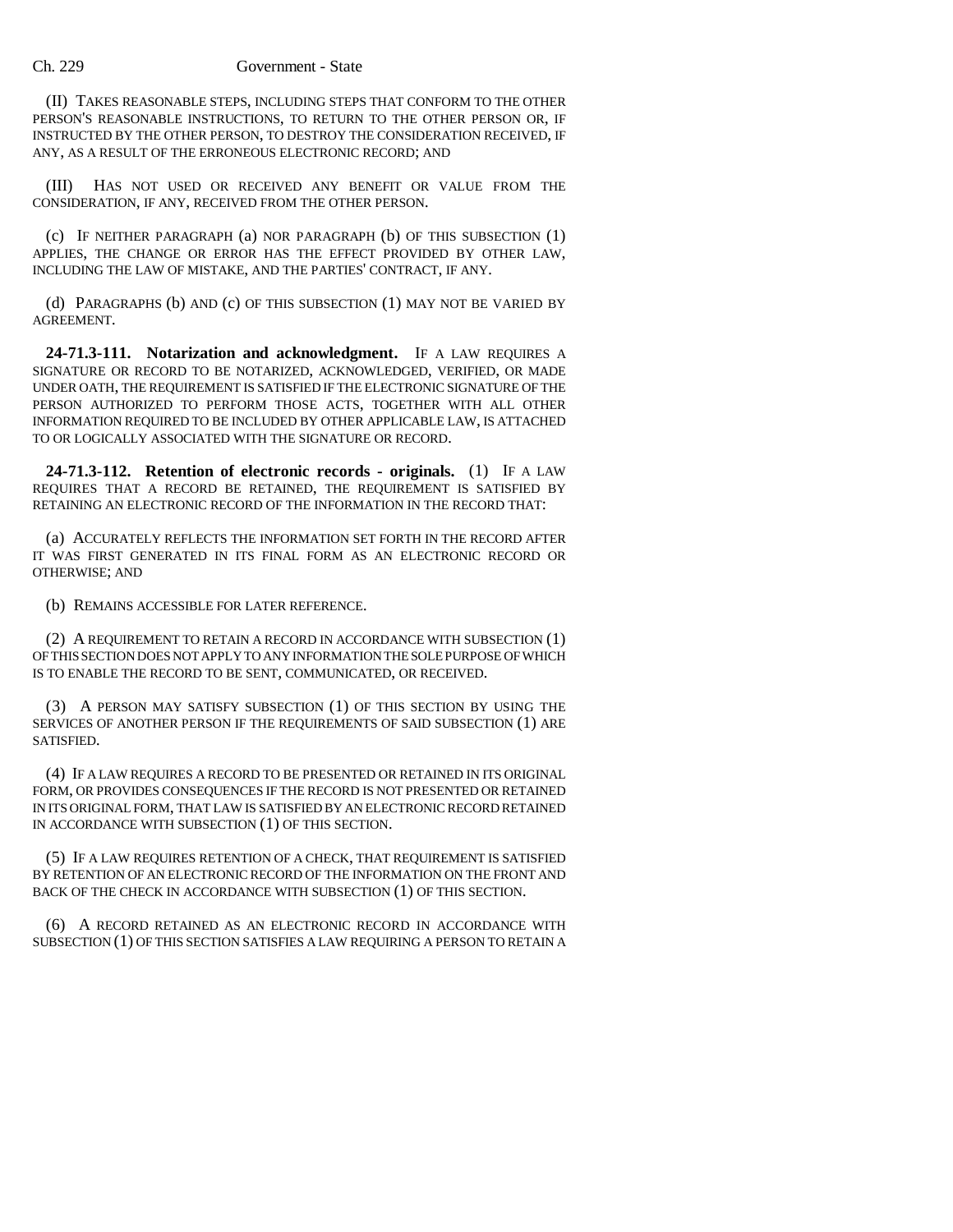RECORD FOR EVIDENTIARY, AUDIT, OR LIKE PURPOSES UNLESS A LAW ENACTED AFTER THE EFFECTIVE DATE OF THIS ARTICLE SPECIFICALLY PROHIBITS THE USE OF AN ELECTRONIC RECORD FOR THE SPECIFIED PURPOSE.

(7) THIS SECTION DOES NOT PRECLUDE A GOVERNMENTAL AGENCY OF THIS STATE FROM SPECIFYING ADDITIONAL REQUIREMENTS FOR THE RETENTION OF A RECORD SUBJECT TO THE AGENCY'S JURISDICTION.

**24-71.3-113. Admissibility in evidence.** IN A PROCEEDING, EVIDENCE OF A RECORD OR SIGNATURE MAY NOT BE EXCLUDED SOLELY BECAUSE IT IS IN ELECTRONIC FORM.

**24-71.3-114. Automated transaction.** (1) IN AN AUTOMATED TRANSACTION, THE FOLLOWING RULES APPLY:

(a) A CONTRACT MAY BE FORMED BY THE INTERACTION OF ELECTRONIC AGENTS OF THE PARTIES, EVEN IF NO INDIVIDUAL WAS AWARE OF OR REVIEWED THE ELECTRONIC AGENTS' ACTIONS OR THE RESULTING TERMS AND AGREEMENTS.

(b) A CONTRACT MAY BE FORMED BY THE INTERACTION OF AN ELECTRONIC AGENT AND AN INDIVIDUAL, ACTING ON THE INDIVIDUAL'S OWN BEHALF OR FOR ANOTHER PERSON, INCLUDING BY AN INTERACTION IN WHICH THE INDIVIDUAL PERFORMS ACTIONS THAT THE INDIVIDUAL IS FREE TO REFUSE TO PERFORM AND THAT THE INDIVIDUAL KNOWS OR HAS REASON TO KNOW WILL CAUSE THE ELECTRONIC AGENT TO COMPLETE THE TRANSACTION OR PERFORMANCE.

(c) THE TERMS OF THE CONTRACT ARE DETERMINED BY THE SUBSTANTIVE LAW APPLICABLE TO IT.

**24-71.3-115. Time and place of sending and receipt.** (1) UNLESS OTHERWISE AGREED BETWEEN THE SENDER AND THE RECIPIENT, AN ELECTRONIC RECORD IS SENT WHEN IT:

(a) IS ADDRESSED PROPERLY OR OTHERWISE DIRECTED PROPERLY TO AN INFORMATION PROCESSING SYSTEM THAT THE RECIPIENT HAS DESIGNATED OR USES FOR THE PURPOSE OF RECEIVING ELECTRONIC RECORDS OR INFORMATION OF THE TYPE SENT AND FROM WHICH THE RECIPIENT IS ABLE TO RETRIEVE THE ELECTRONIC RECORD;

(b) IS IN A FORM CAPABLE OF BEING PROCESSED BY THAT SYSTEM; AND

(c) ENTERS AN INFORMATION PROCESSING SYSTEM OUTSIDE THE CONTROL OF THE SENDER OR OF A PERSON THAT SENT THE ELECTRONIC RECORD ON BEHALF OF THE SENDER OR ENTERS A REGION OF THE INFORMATION PROCESSING SYSTEM DESIGNATED OR USED BY THE RECIPIENT THAT IS UNDER THE CONTROL OF THE RECIPIENT.

(2) UNLESS OTHERWISE AGREED BETWEEN A SENDER AND THE RECIPIENT, AN ELECTRONIC RECORD IS RECEIVED WHEN:

(a) IT ENTERS AN INFORMATION PROCESSING SYSTEM THAT THE RECIPIENT HAS DESIGNATED OR USES FOR THE PURPOSE OF RECEIVING ELECTRONIC RECORDS OR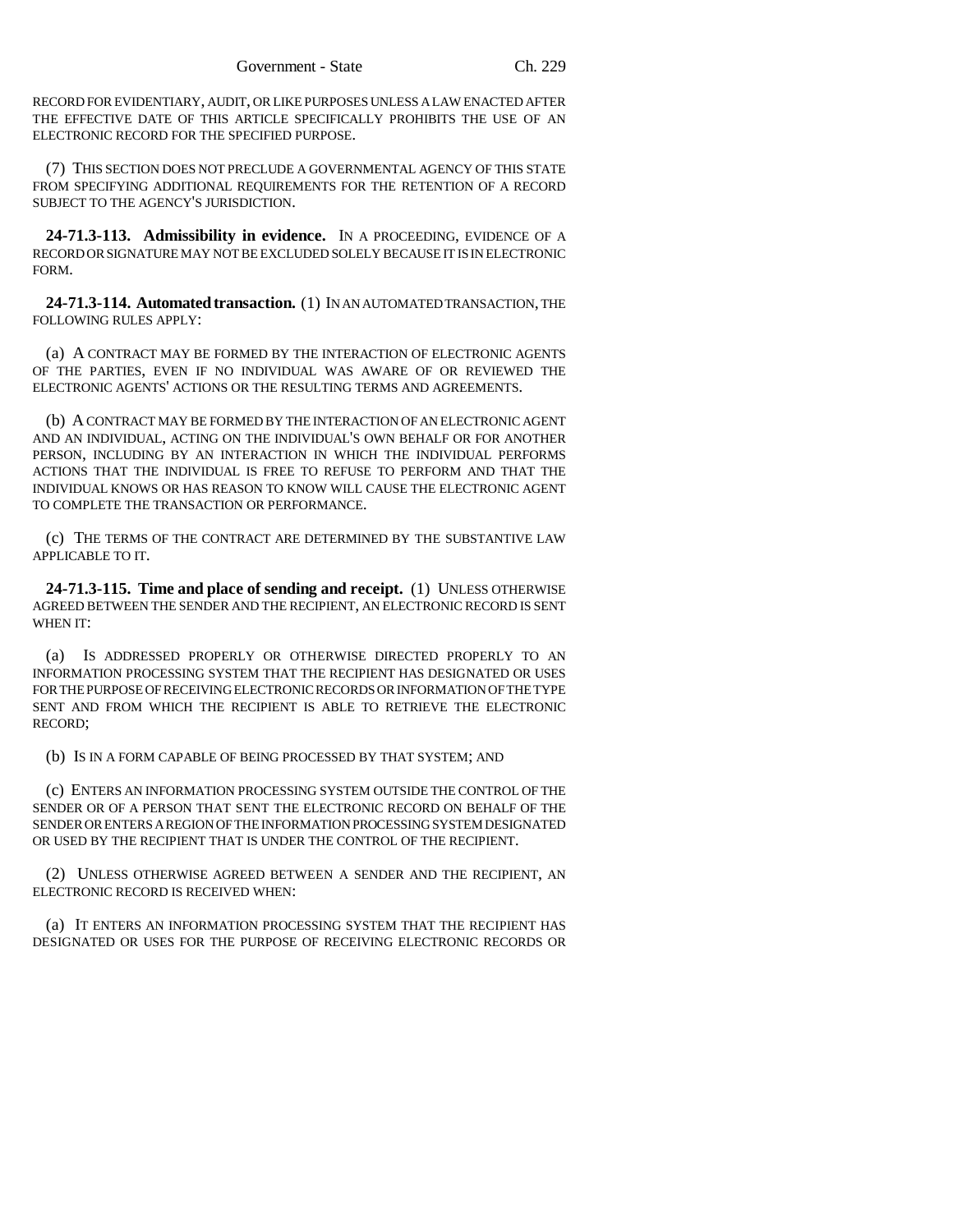INFORMATION OF THE TYPE SENT AND FROM WHICH THE RECIPIENT IS ABLE TO RETRIEVE THE ELECTRONIC RECORD; AND

(b) IT IS IN A FORM CAPABLE OF BEING PROCESSED BY THAT SYSTEM.

(3) SUBSECTION (2) OF THIS SECTION APPLIES EVEN IF THE PLACE THE INFORMATION PROCESSING SYSTEM IS LOCATED IS DIFFERENT FROM THE PLACE THE ELECTRONIC RECORD IS DEEMED TO BE RECEIVED UNDER SUBSECTION (4) OF THIS SECTION.

(4) UNLESS OTHERWISE EXPRESSLY PROVIDED IN THE ELECTRONIC RECORD OR AGREED BETWEEN THE SENDER AND THE RECIPIENT, AN ELECTRONIC RECORD IS DEEMED TO BE SENT FROM THE SENDER'S PLACE OF BUSINESS AND TO BE RECEIVED AT THE RECIPIENT'S PLACE OF BUSINESS. FOR PURPOSES OF THIS SUBSECTION (4), THE FOLLOWING RULES APPLY:

(a) IF THE SENDER OR RECIPIENT HAS MORE THAN ONE PLACE OF BUSINESS, THE PLACE OF BUSINESS OF THAT PERSON IS THE PLACE HAVING THE CLOSEST RELATIONSHIP TO THE UNDERLYING TRANSACTION.

(b) IF THE SENDER OR THE RECIPIENT DOES NOT HAVE A PLACE OF BUSINESS, THE PLACE OF BUSINESS IS THE SENDER'S OR RECIPIENT'S RESIDENCE, AS THE CASE MAY BE.

(5) AN ELECTRONIC RECORD IS RECEIVED UNDER SUBSECTION (2) OF THIS SECTION EVEN IF NO INDIVIDUAL IS AWARE OF ITS RECEIPT.

(6) RECEIPT OF AN ELECTRONIC ACKNOWLEDGMENT FROM AN INFORMATION PROCESSING SYSTEM DESCRIBED IN SUBSECTION (2) OF THIS SECTION ESTABLISHES THAT A RECORD WAS RECEIVED BUT, BY ITSELF, DOES NOT ESTABLISH THAT THE CONTENT SENT CORRESPONDS TO THE CONTENT RECEIVED.

(7) IF A PERSON IS AWARE THAT AN ELECTRONIC RECORD PURPORTEDLY SENT UNDER SUBSECTION (1) OF THIS SECTION OR PURPORTEDLY RECEIVED UNDER SUBSECTION (2) OF THIS SECTION WAS NOT ACTUALLY SENT OR RECEIVED, THE LEGAL EFFECT OF THE SENDING OR RECEIPT IS DETERMINED BY OTHER APPLICABLE LAW. EXCEPT TO THE EXTENT PERMITTED BY THE OTHER LAW, THE REQUIREMENTS OF THIS SUBSECTION (7) MAY NOT BE VARIED BY AGREEMENT.

**24-71.3-116. Transferable records.** (1) IN THIS SECTION, "TRANSFERABLE RECORD" MEANS AN ELECTRONIC RECORD THAT:

(a) WOULD BE A NOTE UNDER ARTICLE 3 OF THE "UNIFORM COMMERCIAL CODE", TITLE 4,C.R.S., OR A DOCUMENT UNDER ARTICLE 7 OF THE "UNIFORM COMMERCIAL CODE", IF THE ELECTRONIC RECORD WERE IN WRITING; AND

(b) THE ISSUER OF THE ELECTRONIC RECORD EXPRESSLY HAS AGREED IS A TRANSFERABLE RECORD.

(2) A PERSON HAS CONTROL OF A TRANSFERABLE RECORD IF A SYSTEM EMPLOYED FOR EVIDENCING THE TRANSFER OF INTERESTS IN THE TRANSFERABLE RECORD RELIABLY ESTABLISHES THAT PERSON AS THE PERSON TO WHICH THE TRANSFERABLE RECORD WAS ISSUED OR TRANSFERRED.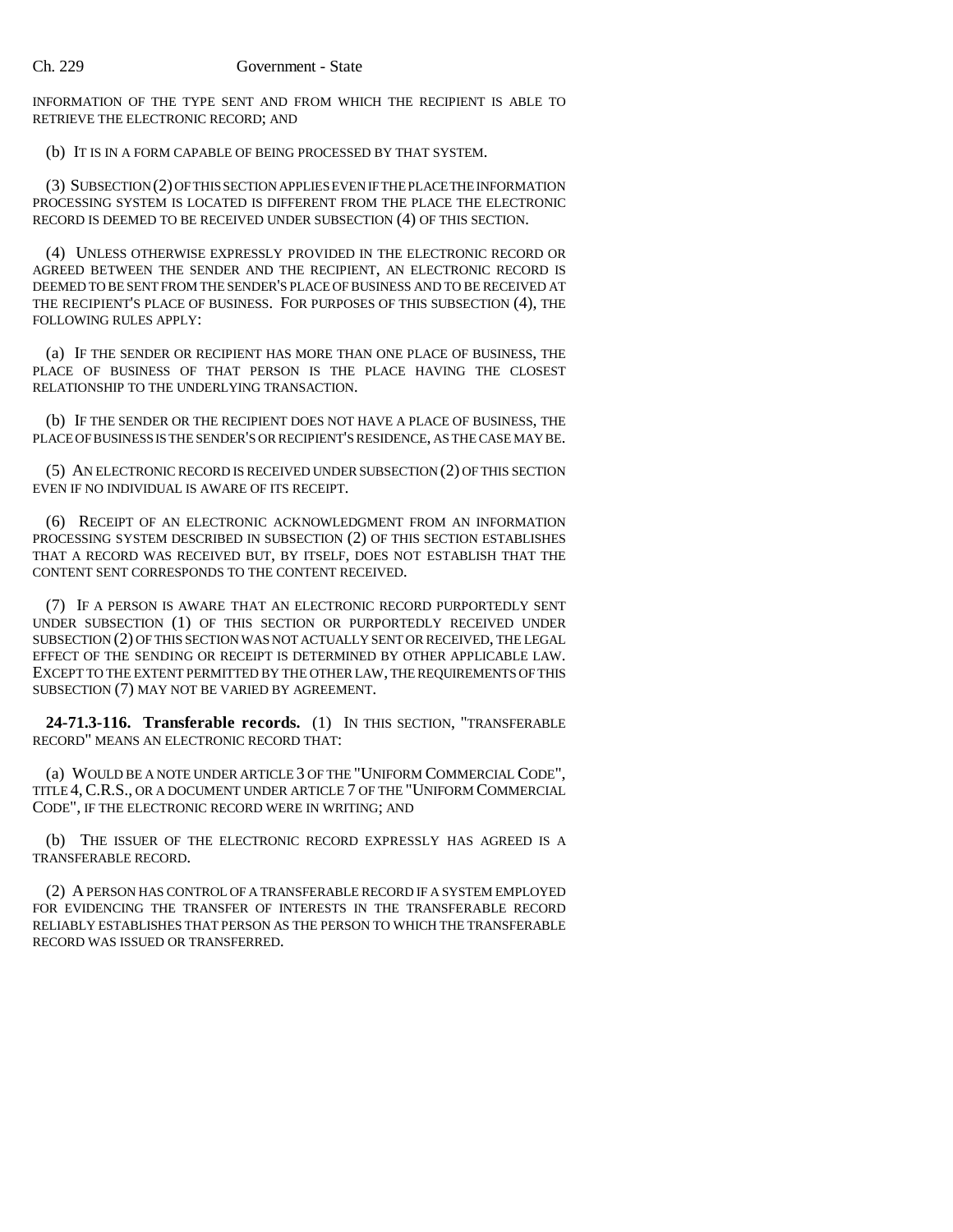(3) A SYSTEM SATISFIES SUBSECTION (2) OF THIS SECTION, AND A PERSON IS DEEMED TO HAVE CONTROL OF A TRANSFERABLE RECORD, IF THE TRANSFERABLE RECORD IS CREATED, STORED, AND ASSIGNED IN SUCH A MANNER THAT:

(a) A SINGLE AUTHORITATIVE COPY OF THE TRANSFERABLE RECORD EXISTS THAT IS UNIQUE, IDENTIFIABLE, AND, EXCEPT AS OTHERWISE PROVIDED IN PARAGRAPHS (d), (e), AND (f) OF THIS SUBSECTION (3), UNALTERABLE;

(b) THE AUTHORITATIVE COPY IDENTIFIES THE PERSON ASSERTING CONTROL AS:

(I) THE PERSON TO WHICH THE TRANSFERABLE RECORD WAS ISSUED; OR

(II) IF THE AUTHORITATIVE COPY INDICATES THAT THE TRANSFERABLE RECORD HAS BEEN TRANSFERRED, THE PERSON TO WHICH THE TRANSFERABLE RECORD WAS MOST RECENTLY TRANSFERRED;

(c) THE AUTHORITATIVE COPY IS COMMUNICATED TO AND MAINTAINED BY THE PERSON ASSERTING CONTROL OR ITS DESIGNATED CUSTODIAN;

(d) COPIES OR REVISIONS THAT ADD OR CHANGE AN IDENTIFIED ASSIGNEE OF THE AUTHORITATIVE COPY CAN BE MADE ONLY WITH THE CONSENT OF THE PERSON ASSERTING CONTROL;

(e) EACH COPY OF THE AUTHORITATIVE COPY AND ANY COPY OF A COPY IS READILY IDENTIFIABLE AS A COPY THAT IS NOT THE AUTHORITATIVE COPY; AND

(f) ANY REVISION OF THE AUTHORITATIVE COPY IS READILY IDENTIFIABLE AS AUTHORIZED OR UNAUTHORIZED.

(4) EXCEPT AS OTHERWISE AGREED, A PERSON HAVING CONTROL OF A TRANSFERABLE RECORD IS THE HOLDER, AS DEFINED IN SECTION 4-1-201(20),C.R.S., OF THE TRANSFERABLE RECORD AND HAS THE SAME RIGHTS AND DEFENSES AS A HOLDER OF AN EQUIVALENT RECORD OR WRITING UNDER THE "UNIFORM COMMERCIAL CODE", TITLE 4, C.R.S., INCLUDING, IF THE APPLICABLE STATUTORY REQUIREMENTS UNDER SECTION 4-3-302 (a), 4-7-501, OR 4-9-308, C.R.S., ARE SATISFIED, THE RIGHTS AND DEFENSES OF A HOLDER IN DUE COURSE, A HOLDER TO WHICH A NEGOTIABLE DOCUMENT OF TITLE HAS BEEN DULY NEGOTIATED, OR A PURCHASER, RESPECTIVELY. DELIVERY, POSSESSION, AND INDORSEMENT ARE NOT REQUIRED TO OBTAIN OR EXERCISE ANY OF THE RIGHTS UNDER THIS SUBSECTION (4).

(5) EXCEPT AS OTHERWISE AGREED, AN OBLIGOR UNDER A TRANSFERABLE RECORD HAS THE SAME RIGHTS AND DEFENSES AS AN EQUIVALENT OBLIGOR UNDER EQUIVALENT RECORDS OR WRITINGS UNDER THE "UNIFORM COMMERCIAL CODE", TITLE 4, C.R.S.

(6) IF REQUESTED BY A PERSON AGAINST WHICH ENFORCEMENT IS SOUGHT, THE PERSON SEEKING TO ENFORCE THE TRANSFERABLE RECORD SHALL PROVIDE REASONABLE PROOF THAT THE PERSON IS IN CONTROL OF THE TRANSFERABLE RECORD. PROOF MAY INCLUDE ACCESS TO THE AUTHORITATIVE COPY OF THE TRANSFERABLE RECORD AND RELATED BUSINESS RECORDS SUFFICIENT TO REVIEW THE TERMS OF THE TRANSFERABLE RECORD AND TO ESTABLISH THE IDENTITY OF THE PERSON HAVING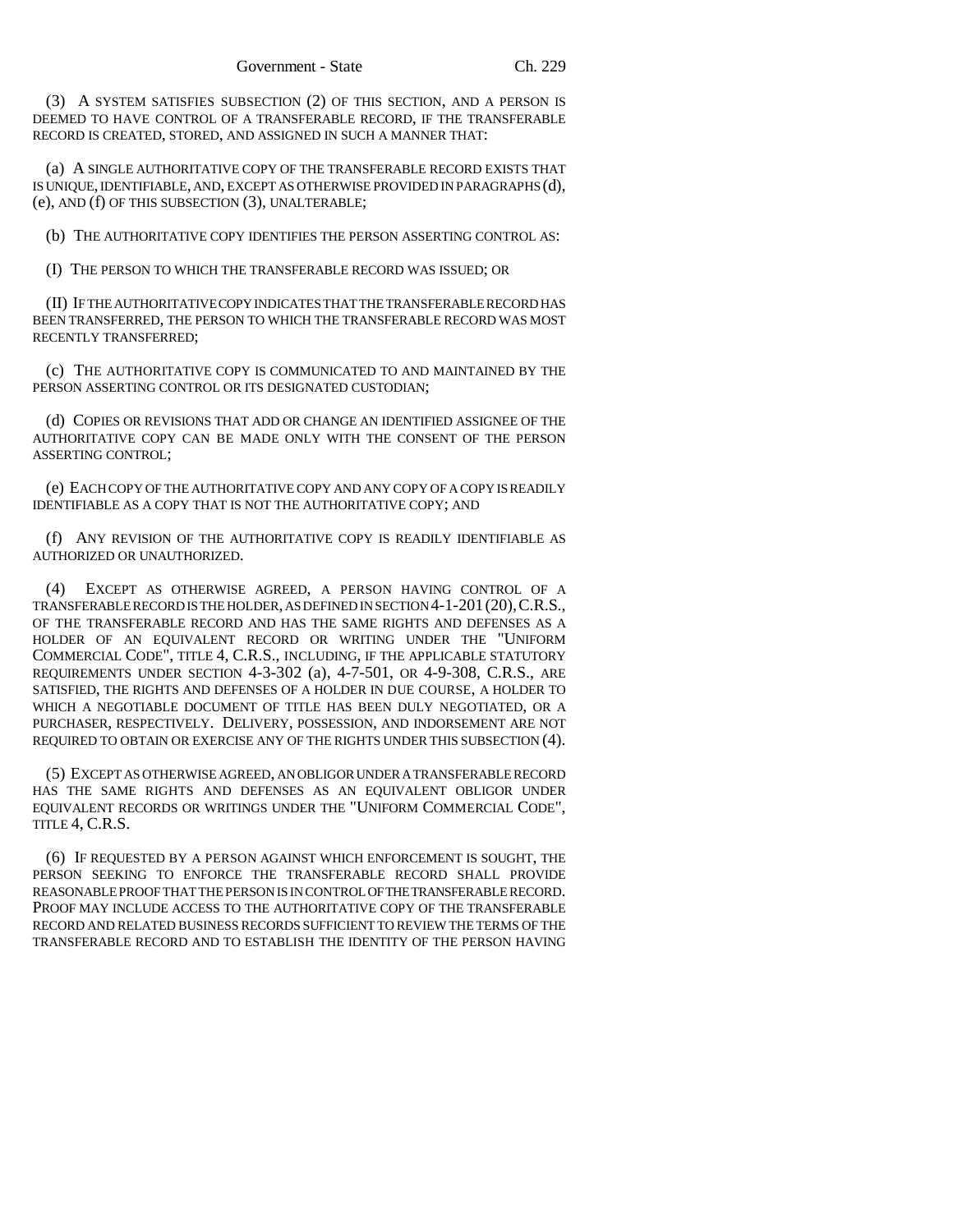CONTROL OF THE TRANSFERABLE RECORD.

**24-71.3-117. Creation and retention of electronic records by political subdivisions.** EACH DEPARTMENT, BOARD, COMMISSION, AUTHORITY, INSTITUTION, OR INSTRUMENTALITY OF THE STATE, IN ACCORDANCE WITH THE POLICIES, STANDARDS, AND GUIDELINES SET FORTH BY THE OFFICE OF INNOVATION AND TECHNOLOGY OF THIS STATE, MAY DETERMINE WHETHER, AND THE EXTENT TO WHICH, SUCH DEPARTMENT, BOARD, COMMISSION, AUTHORITY, INSTITUTION, OR INSTRUMENTALITY SHALL CREATE AND RETAIN ELECTRONIC RECORDS AND CONVERT WRITTEN RECORDS TO ELECTRONIC RECORDS. A COUNTY, MUNICIPALITY, OR OTHER POLITICAL SUBDIVISION, OR ANY OF THEIR INSTRUMENTALITIES, SHALL HAVE THE GENERAL POWER, IN RELATION TO THE ADMINISTRATION OF THE AFFAIRS OF A COUNTY, MUNICIPALITY, OR OTHER POLITICAL SUBDIVISION, OR ANY OF THEIR INSTRUMENTALITIES, TO DETERMINE THE EXTENT TO WHICH IT WILL CREATE AND RETAIN ELECTRONIC RECORDS AND ELECTRONIC SIGNATURES.

**24-71.3-118. Acceptance and distribution of electronic records by governmental agencies -rules - repeal.** (1) EXCEPT AS OTHERWISE PROVIDED IN SECTION 24-71.3-112 (6), EACH DEPARTMENT, BOARD, COMMISSION, AUTHORITY, INSTITUTION, OR INSTRUMENTALITY OF THE STATE, IN CONSULTATION WITH THE OFFICE OF INNOVATION AND TECHNOLOGY AND THE STATE ARCHIVIST AND IN ACCORDANCE WITH THE POLICIES, STANDARDS, AND GUIDELINES SET FORTH BY THE OFFICE OF INNOVATION AND TECHNOLOGY, MAY DETERMINE THE EXTENT TO WHICH SUCH DEPARTMENT, BOARD, COMMISSION, AUTHORITY, INSTITUTION, OR INSTRUMENTALITY SHALL SEND AND ACCEPT ELECTRONIC RECORDS AND ELECTRONIC SIGNATURES TO AND FROM OTHER PERSONS AND OTHERWISE CREATE, GENERATE, COMMUNICATE, STORE, PROCESS, USE, AND RELY UPON ELECTRONIC RECORDS AND ELECTRONIC SIGNATURES. A COUNTY, MUNICIPALITY, OR OTHER POLITICAL SUBDIVISION, OR ANY OF THEIR INSTRUMENTALITIES, SHALL HAVE THE GENERAL POWER, IN RELATION TO THE ADMINISTRATION OF THE AFFAIRS OF A COUNTY, MUNICIPALITY, OR OF THEIR POLITICAL SUBDIVISION, OR ANY OF THEIR INSTRUMENTALITIES, TO DETERMINE THE EXTENT TO WHICH IT WILL SEND AND ACCEPT ELECTRONIC RECORDS AND ELECTRONIC SIGNATURES TO AND FROM OTHER PERSONS AND OTHERWISE CREATE, GENERATE, COMMUNICATE, STORE, PROCESS, USE, AND RELY UPON ELECTRONIC RECORDS AND ELECTRONIC SIGNATURES.

(2) EXCEPT IN RELATION TO ELECTRONIC PAYMENTS, WHICH SHALL BE GOVERNED BY THE STATE TREASURER, TO THE EXTENT THAT A DEPARTMENT, BOARD, COMMISSION, AUTHORITY, INSTITUTION, OR INSTRUMENTALITY OF THIS STATE USES ELECTRONIC RECORDS AND ELECTRONIC SIGNATURES UNDER SUBSECTION (1) OF THIS SECTION, THE SECRETARY OF STATE, IN CONSULTATION WITH THE OFFICE OF INNOVATION AND TECHNOLOGY AND THE STATE ARCHIVIST AND IN ACCORDANCE WITH THE POLICIES, STANDARDS, AND GUIDELINES SET FORTH BY THE OFFICE OF INNOVATION AND TECHNOLOGY, GIVING DUE CONSIDERATION TO SECURITY, SHALL BY RULE SPECIFY:

(a) THE MANNER AND FORMAT IN WHICH THE ELECTRONIC RECORDS MUST BE CREATED, GENERATED, SENT, COMMUNICATED, RECEIVED, AND STORED AND THE SYSTEMS ESTABLISHED FOR THOSE PURPOSES;

(b) IF ELECTRONIC RECORDS MUST BE SIGNED BY ELECTRONIC MEANS, THE TYPE OF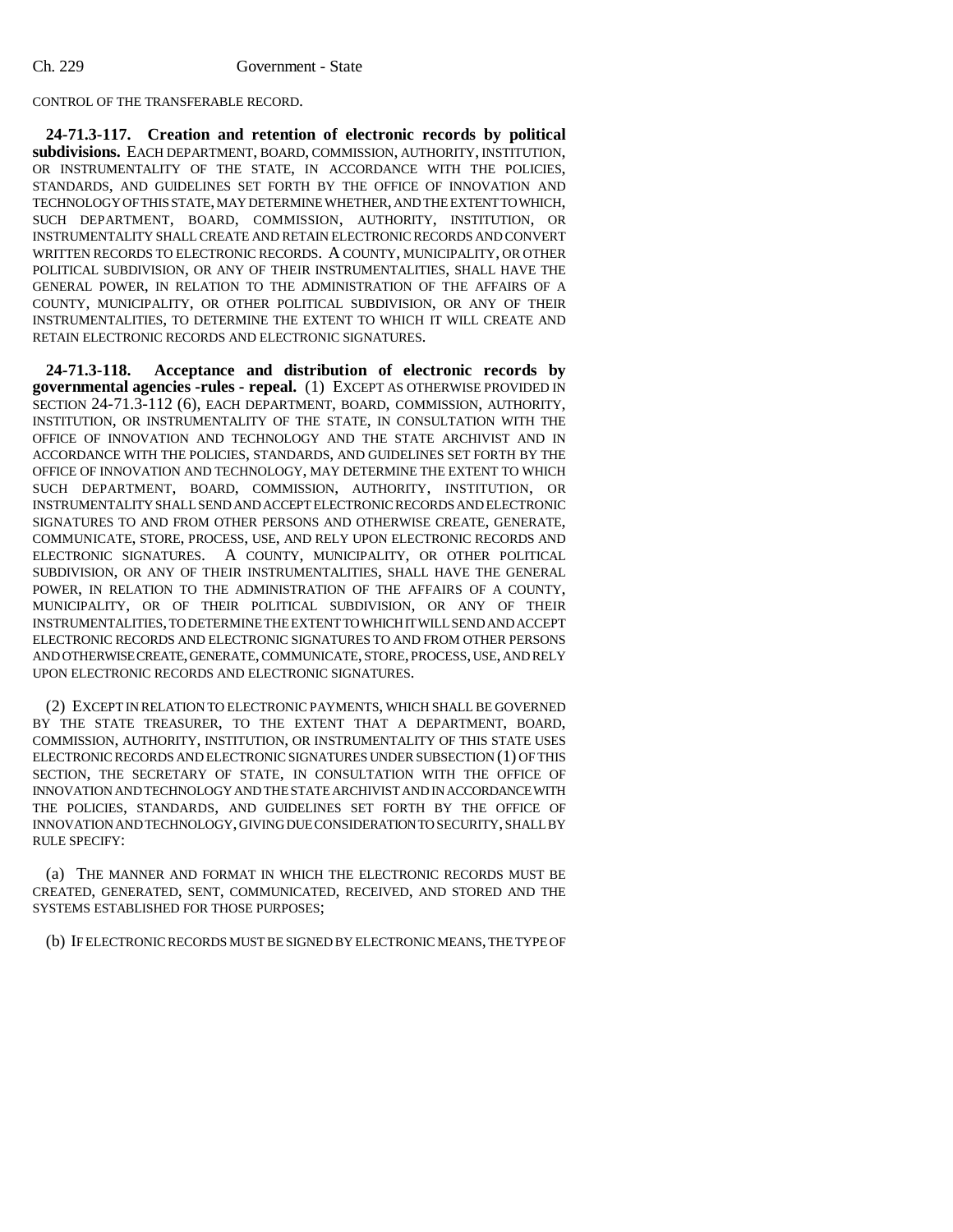ELECTRONIC SIGNATURE REQUIRED, THE MANNER AND FORMAT IN WHICH THE ELECTRONIC SIGNATURE MUST BE AFFIXED TO THE ELECTRONIC RECORD, AND THE IDENTITY OF, OR CRITERIA THAT MUST BE MET BY, ANY THIRD PARTY USED BY A PERSON FILING A DOCUMENT TO FACILITATE THE PROCESS;

(c) CONTROL PROCESSES AND PROCEDURES AS APPROPRIATE TO ENSURE ADEQUATE PRESERVATION, DISPOSITION, INTEGRITY, SECURITY, CONFIDENTIALITY, AND AUDITABILITY OF ELECTRONIC RECORDS; AND

(d) ANY OTHER REQUIRED ATTRIBUTES FOR ELECTRONIC RECORDS THAT ARE SPECIFIED FOR CORRESPONDING NONELECTRONIC RECORDS OR REASONABLY NECESSARY UNDER THE CIRCUMSTANCES.

(3) EXCEPT AS OTHERWISE PROVIDED IN SECTION 24-71.3-112 (6), THIS ARTICLE DOES NOT REQUIRE A GOVERNMENTAL AGENCY OF THIS STATE TO USE OR PERMIT THE USE OF ELECTRONIC RECORDS OR ELECTRONIC SIGNATURES.

(4) THIS SUBSECTION (4) AND SUBSECTION (2) OF THIS SECTION ARE REPEALED, EFFECTIVE DECEMBER 31, 2002, UNLESS THE SECRETARY OF STATE CERTIFIES THAT THE SECRETARY OF STATE HAS RECEIVED GIFTS, GRANTS, OR DONATIONS EQUALING AT LEAST TWO HUNDRED THOUSAND DOLLARS TO PAY FOR THE DEVELOPMENTAL COSTS ASSOCIATED WITH THE IMPLEMENTATION OF HB 02-1326 BY DECEMBER 1, 2002.

**24-71.3-119. Interoperability.** THE SECRETARY OF STATE MAY, IN CONSULTATION WITH THE OFFICE OF INNOVATION AND TECHNOLOGY AND THE STATE ARCHIVIST AND IN ACCORDANCE WITH THE POLICIES, STANDARDS, AND GUIDELINES SET FORTH BY THE OFFICE OF INNOVATION AND TECHNOLOGY, ENCOURAGE AND PROMOTE CONSISTENCY AND INTEROPERABILITY WITH SIMILAR REQUIREMENTS ADOPTED BY OTHER GOVERNMENTAL AGENCIES OF THIS AND OTHER STATES AND THE FEDERAL GOVERNMENT AND NONGOVERNMENTAL PERSONS INTERACTING WITH GOVERNMENTAL AGENCIES OF THIS STATE. IF APPROPRIATE, THOSE STANDARDS MAY SPECIFY DIFFERING LEVELS OF STANDARDS FROM WHICH GOVERNMENTAL AGENCIES OF THIS STATE MAY CHOOSE IN IMPLEMENTING THE MOST APPROPRIATE STANDARD FOR A PARTICULAR APPLICATION.

**24-71.3-120. Severability clause.** IF ANY PROVISION OF THIS ARTICLE OR ITS APPLICATION TO ANY PERSON OR CIRCUMSTANCE IS HELD INVALID, THE INVALIDITY SHALL NOT AFFECT OTHER PROVISIONS OR APPLICATIONS OF THIS ARTICLE THAT CAN BE GIVEN EFFECT WITHOUT THE INVALID PROVISION OR APPLICATION, AND TO THIS END THE PROVISIONS OF THIS ARTICLE ARE HEREBY EXPRESSLY DECLARED TO BE SEVERABLE.

**24-71.3-121. Construction with other laws.** IN THE EVENT OF ANY CONFLICT BETWEEN ARTICLE 71 OF THIS TITLE AND THIS ARTICLE, THIS ARTICLE SHALL CONTROL, BUT ONLY TO THE EXTENT OF SUCH CONFLICT.

**SECTION 2.** 24-71-101 (1) and (2), Colorado Revised Statutes, are amended, and the said 24-71-101 is further amended BY THE ADDITION OF A NEW SUBSECTION, to read: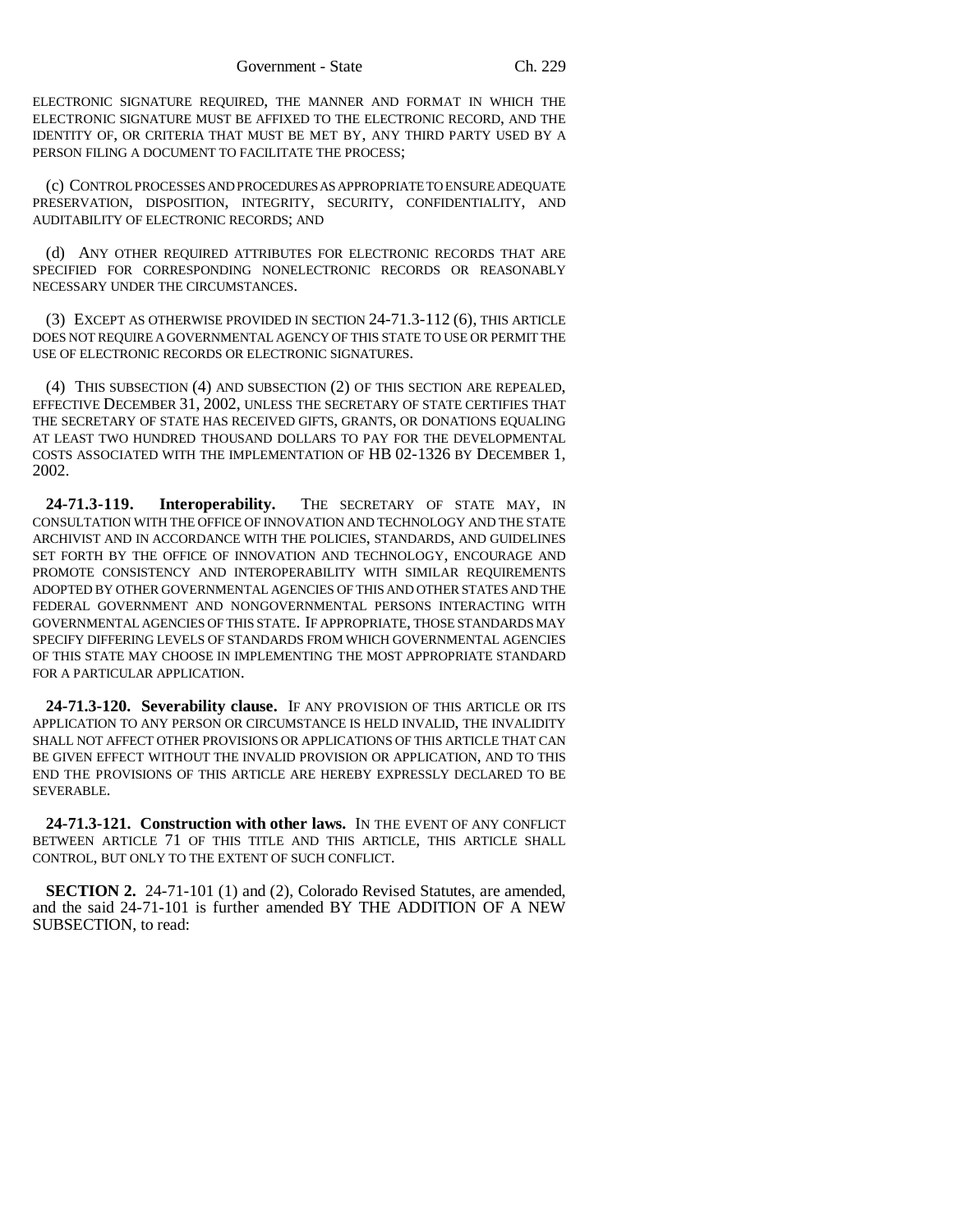#### Ch. 229 Government - State

**24-71-101. Electronic signatures - construction with other laws.** (1) As used in this article, "electronic signature" means any identifier or authentication technique attached to or logically associated with an electronic record that is intended by the person using it to have the same force and effect as the use of a manual signature. "Electronic signature" includes digital signatures. AN ELECTRONIC SOUND, SYMBOL, OR PROCESS ATTACHED TO OR LOGICALLY ASSOCIATED WITH A RECORD AND EXECUTED OR ADOPTED BY A PERSON WITH THE INTENT TO SIGN THE RECORD.

(2) In any written communication in which a signature is required or used, other than governmental transactions as specified in section 24-71.1-106, any party to the communication may affix a signature by use of an electronic signature that complies with rules prescribed by the executive director of the department of personnel. In promulgating rules on the validity of electronic signatures as an alternative to manual signatures for nongovernmental transactions, the executive director of the department of personnel shall consider, among other appropriate factors, whether or not the electronic signature must be:

(a) Unique to the person using it;

(b) Capable of verification;

(c) Under the sole control of the person using it;

(d) Linked to data in such a manner that the electronic signature is invalidated if any data is changed.

(e) (Deleted by amendment, L. 99, p. 1346, § 2, effective July 1, 1999.) IN ANY WRITTEN COMMUNICATION IN WHICH A SIGNATURE IS REQUIRED OR USED, ANY PARTY TO THE COMMUNICATION MAY AFFIX A SIGNATURE BY USE OF AN ELECTRONIC SIGNATURE THAT COMPLIES WITH THE REQUIREMENTS OF ARTICLE 71.3 OF THIS TITLE FOR ELECTRONIC SIGNATURES.

(4) IN THE EVENT OF ANY CONFLICT BETWEEN ARTICLE 71.3 OF THIS TITLE AND THIS ARTICLE, SAID ARTICLE 71.3 SHALL CONTROL, BUT ONLY TO THE EXTENT OF SUCH CONFLICT.

**SECTION 3. Repeal.** Article 71.1 of title 24, Colorado Revised Statutes, is repealed.

**SECTION 4.** The introductory portion to 24-30-1604 (1) and 24-30-1604 (1) (b), Colorado Revised Statutes, are amended to read:

**24-30-1604. Powers of the executive director - penalty for breach of confidentiality.** (1) In order to perform the functions and duties of the GGCC as set forth in this part 16, and in articles 71 and 71.1 of this title, the executive director of the department of personnel shall exercise the following powers:

(b) In accordance with the policies, standards, specifications, and guidelines formulated and promulgated pursuant to section 24-37.5-106 (1) (c) by the chief technology officer of the office of innovation and technology created in the office of the governor, to adopt such rules and regulations as may be necessary to carry out the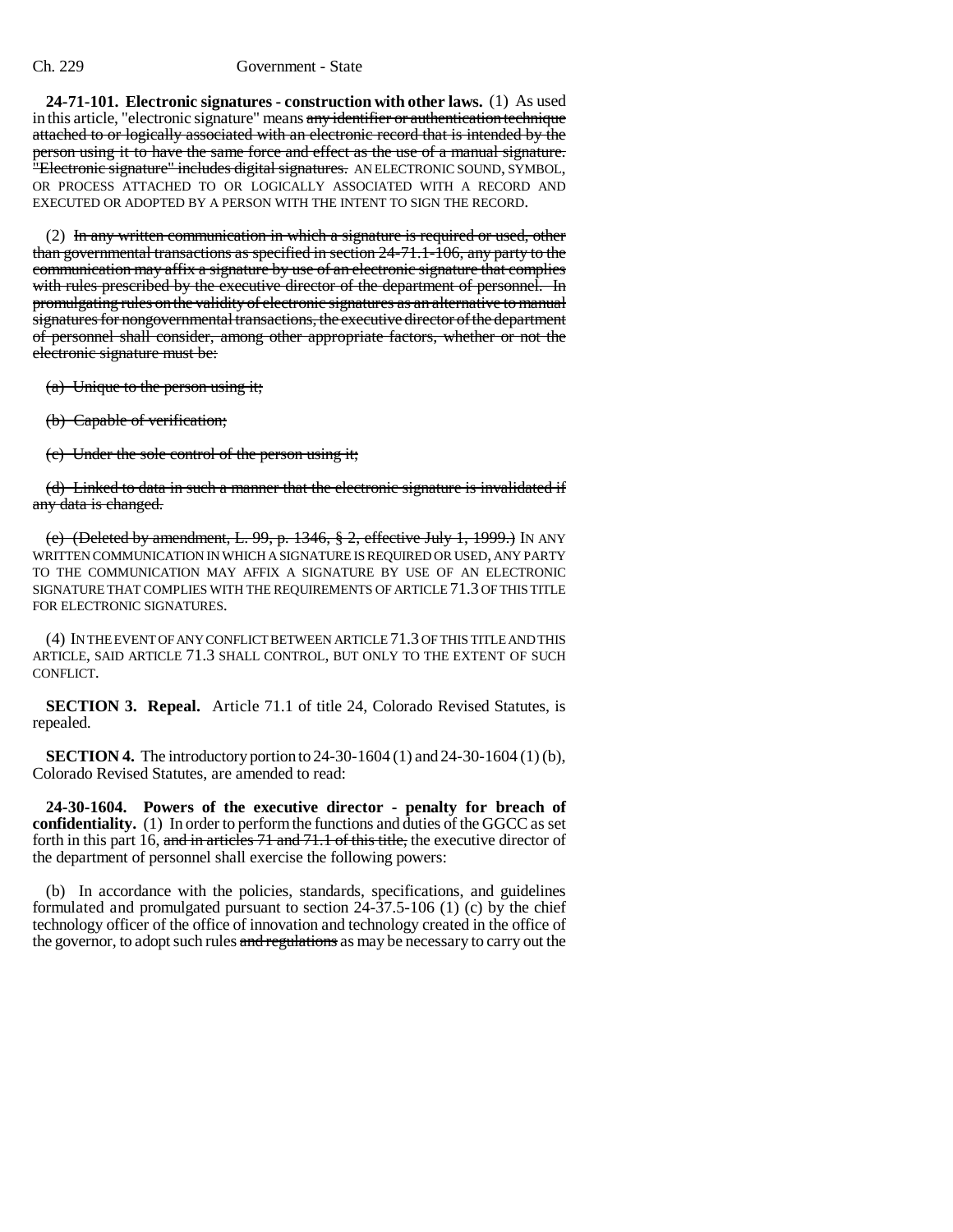purposes and provisions of this part 16; article 71 of this title regarding digital or electronic signatures, and article 71.1 of this title regarding government electronic transactions;

**SECTION 5.** 13-25-134, Colorado Revised Statutes, is amended to read:

**13-25-134. Electronic records and signatures - admissibility in evidence originals.** Pursuant to the provisions of article  $71.1$ ,  $71.3$  of title 24, C.R.S., in any legal proceeding, nothing in the application of the rules of evidence shall apply so as to deny the admissibility of an electronic record or electronic signature into evidence on the sole ground that it is an electronic record or electronic signature or on the grounds that it is not in its original form or is not an original.

**SECTION 6.** 22-32-110 (1) (kk), Colorado Revised Statutes, is amended to read:

**22-32-110. Board of education - specific powers - repeal.** (1) In addition to any other power granted to a board of education of a school district by law, each board of education of a school district shall have the following specific powers, to be exercised in its judgment:

(kk) To authorize the use of electronic records or signatures and adopt rules, standards, policies, and procedures for use of electronic records or signatures pursuant to article  $71.1$  71.3 of title 24, C.R.S.;

**SECTION 7.** 30-11-107 (1) (gg), Colorado Revised Statutes, is amended to read:

**30-11-107. Powers of the board.** (1) The board of county commissioners of each county has power at any meeting:

(gg) To authorize the use of electronic records or signatures and adopt rules, standards, policies, and procedures for use of electronic records or signatures pursuant to article  $71.1$  71.3 of title 24, C.R.S.;

**SECTION 8.** 31-15-201 (1) (h), Colorado Revised Statutes, is amended to read:

**31-15-201. Administrative powers.** (1) The governing bodies in municipalities shall have the following general powers in relation to the administration of the municipality's affairs:

(h) To authorize the use of electronic records or signatures and adopt rules, standards, policies, and procedures for use of electronic records or signatures pursuant to article  $71.1$  71.3 of title 24, C.R.S.;

**SECTION 9.** 32-1-1001 (1) (o), Colorado Revised Statutes, is amended to read:

**32-1-1001. Common powers.** (1) For and on behalf of the special district the board has the following powers:

(o) To authorize the use of electronic records or signatures and adopt rules, standards, policies, and procedures for use of electronic records or signatures pursuant to article 71.1 71.3 of title 24, C.R.S.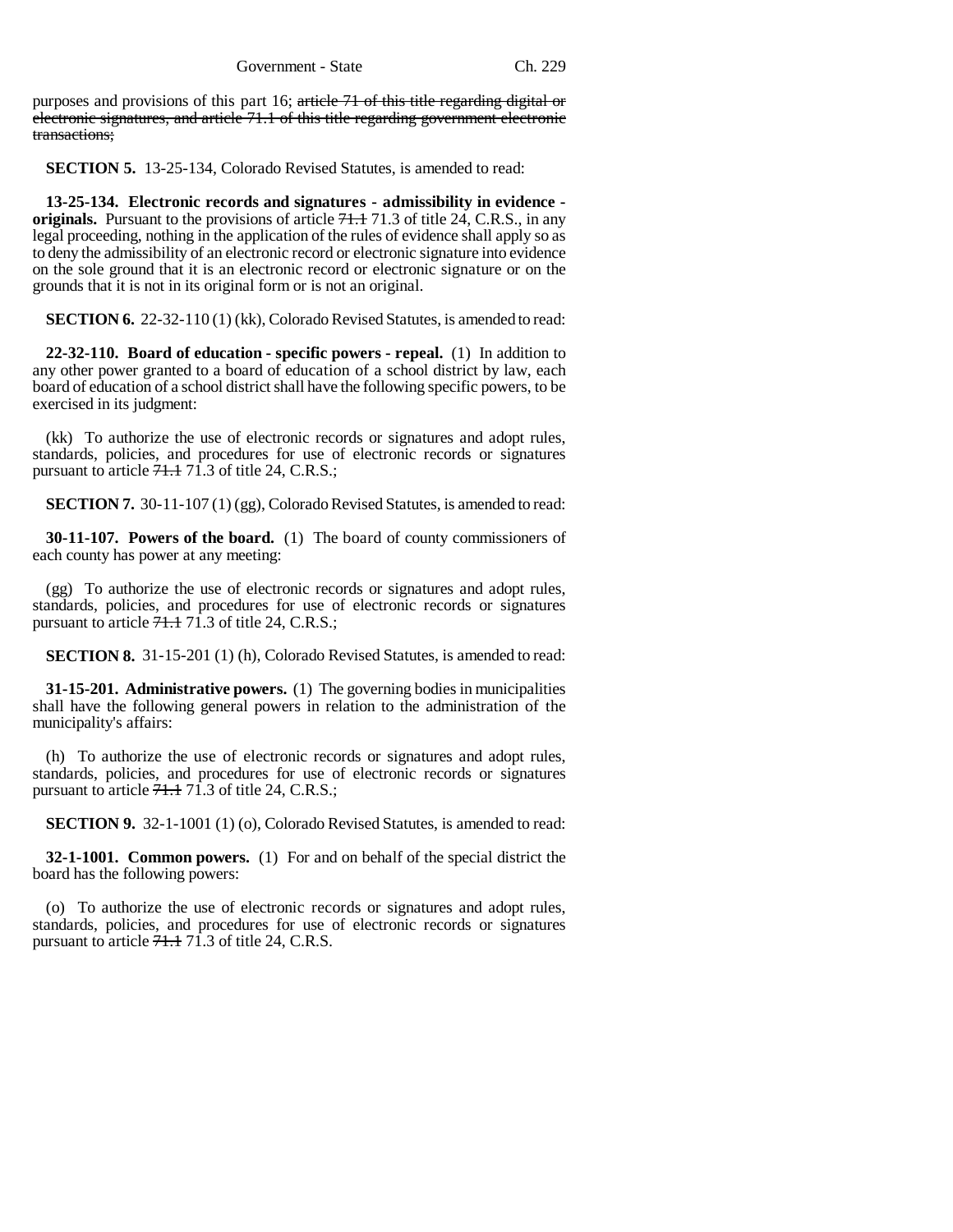**SECTION 10.** 42-6-124 (1) (a), Colorado Revised Statutes, is amended to read:

**42-6-124. Disposition of certificates of title.** (1) All certificates of title issued by the director or the director's authorized agent shall be disposed of by the director in the following manner:

(a) If the certificate of title that is filed by the director's authorized agent is maintained in an electronic format within the director's and the director's authorized agent's motor vehicle databases as required by the standards established pursuant to article 71.1 71.3 of title 24, C.R.S., the certificate of title shall be disposed of in accordance with paragraphs (b) and (c) of this subsection (1).

**SECTION 11.** 24-21-104 (3) (b), Colorado Revised Statutes, is amended to read:

**24-21-104. Fees of secretary of state.** (3) (b) The department of state shall adjust its fees so that the revenue generated from the fees approximates its direct and indirect costs, INCLUDING THE COST OF IMPLEMENTING SECTION 24-71.3-118 AND MAINTENANCE AND IMPROVEMENTS NECESSARY FOR THE DISTRIBUTION OF ELECTRONIC RECORDS; except that the department may reduce its fees to generate revenue in an amount less than costs if necessary pursuant to section 24-75-402 (3). Such costs shall not include the costs paid by the amounts appropriated by the general assembly from the general fund to the department of state for elections pursuant to section 24-21-104.5. Such fees shall remain in effect for the fiscal year following the adjustment. All fees collected by said department shall be transmitted to the state treasurer, except moneys collected pursuant to subparagraph (II) of paragraph (f) of this subsection (3) and article 55 of title 12, C.R.S., who shall credit the same to the department of state cash fund, which fund is hereby created. All moneys credited to the department of state cash fund shall be used as provided in this section and shall not be deposited in or transferred to the general fund of this state or any other fund. The moneys credited to the department of state cash fund shall be available for appropriation by the general assembly to the department of state in the general appropriation bill or pursuant to section 24-9-105 (2).

**SECTION 12. Appropriation.** (1) The secretary of state is hereby authorized until December 1, 2002, to accept gifts, grants, and donations from state, federal, regional, county, municipal, special district, or other governmental units or subdivisions, private business and industry, nonprofit organizations, and other sources of up to two hundred thousand dollars (\$200,000) for the developmental costs associated with the implementation of this act. The secretary of state shall transmit all such donations to the state treasurer, who shall deposit them in the department of state cash fund created in section 24-21-104, Colorado Revised Statutes. If the secretary of state has not received at least two hundred thousand dollars (\$200,000) of such gifts, grants, or donations by December 1, 2002, the secretary of state shall refund all such gifts, grants, and donations to the original donors. If the secretary of state receives any amount over two hundred thousand dollars (\$200,000) of such gifts, grants, and donations, such amounts shall remain in the fund.

(2) If the secretary of state has received at least two hundred thousand dollars (\$200,000) pursuant to subsection (1) of this section by December 1, 2002, in addition to any other appropriation, there is hereby appropriated, out of any moneys in the department of state cash fund that were deposited pursuant to subsection (1) of